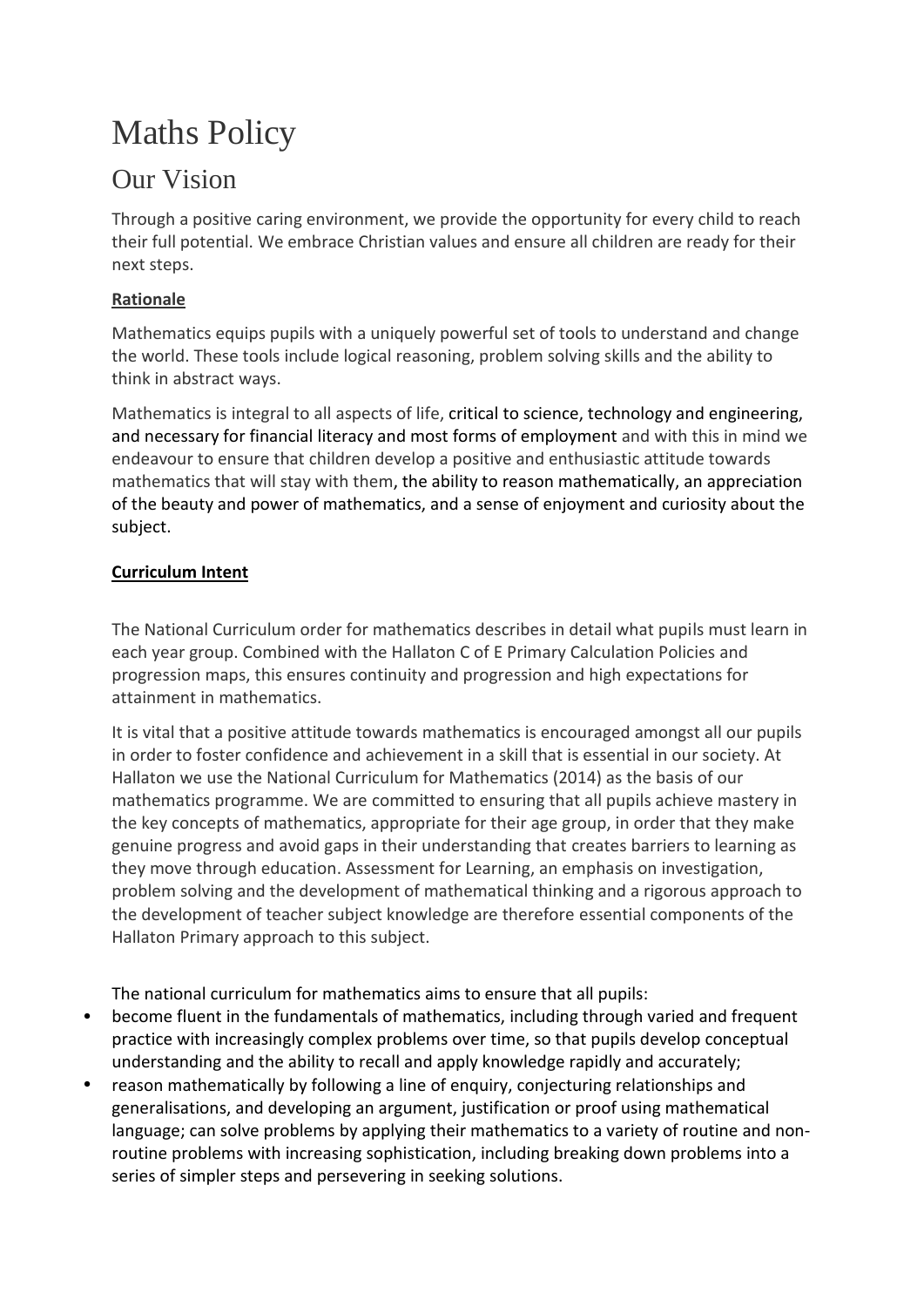Mathematics is an interconnected subject in which pupils need to be able to move fluently between representations of mathematical ideas. The programmes of study are, by necessity, organised into apparently distinct domains, but pupils should make rich connections across mathematical ideas to develop fluency, mathematical reasoning and competence in solving increasingly sophisticated problems. They should also apply their mathematical knowledge to science and other subjects. The expectation is that the majority of pupils will move through the programmes of study at broadly the same pace. However, decisions about when to progress should always be based on the security of pupils' understanding and their readiness to progress to the next stage. Pupils who grasp concepts rapidly should be challenged through being offered rich and sophisticated problems before any acceleration through new content. Those who are not sufficiently fluent with earlier material should consolidate their understanding, including through additional practice.

We aim to provide the pupils with a mathematics curriculum and high quality teaching to produce individuals who are numerate, creative, independent, inquisitive, enquiring and confident. We also aim to provide a stimulating environment and adequate resources so that pupils can develop their mathematical skills to the full.

Our pupils should:

- have a well-developed sense of the size of a number and where it fits into the number system
- know by heart number facts such as number bonds, multiplication tables, doubles and halves
- use what they know by heart to figure out numbers mentally
- calculate accurately and efficiently, both mentally and in writing and paper,
- draw on a range of calculation strategies
- recognise when it is appropriate to use a calculator and be able to do so effectively
- make sense of number problems, including non-routine/'real' problems and identify the operations needed to solve them
- explain their methods and reasoning, using correct mathematical terms
- judge whether their answers are reasonable and have strategies for checking them where necessary
- suggest suitable units for measuring and make sensible estimates of measurements
- explain and make predictions from the numbers in graphs, diagrams, charts and tables
- develop spatial awareness and an understanding of the properties of 2D and 3D shapes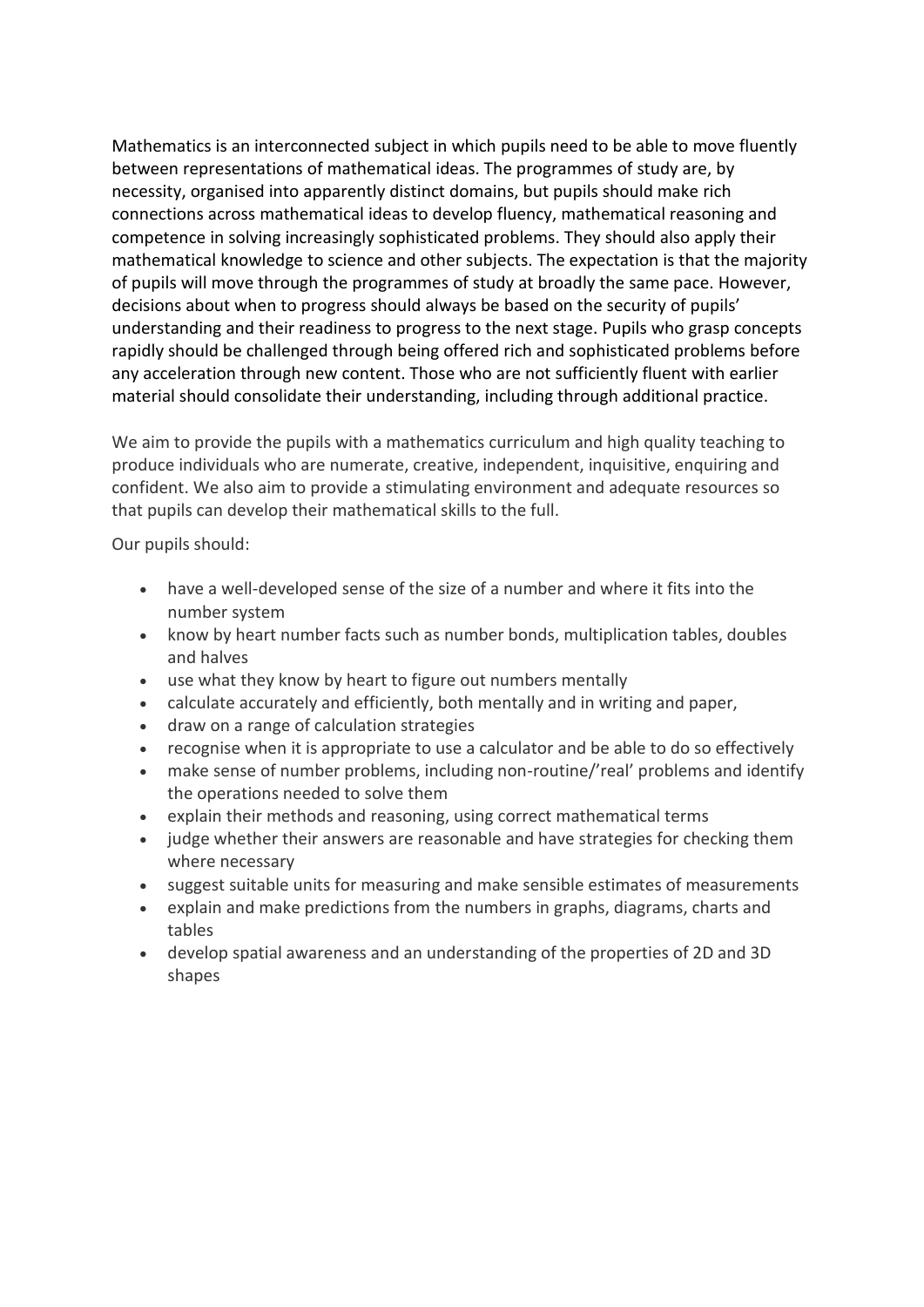#### **Curriculum Implementation**

At Hallaton Primary, children study mathematics daily covering a broad and balanced mathematical curriculum including elements of number, calculation, geometry, measures and statistics. Alongside daily maths sessions additional time is spent focusing on multiplication and division knowledge to build fluency and precision in all areas and to think about numbers in a different way. Due to the interconnected nature of mathematics, at Hallaton Primary we aim to teach maths in a cross curricular manner as well as discretely to teach the practical application of mathematical skills.

Mathematics contributes to many subjects and it is important the children are given opportunities to apply and use Mathematics in real contexts. It is important that time is found in other subjects for pupils to develop their Numeracy Skills, e.g. there should be regular, carefully planned opportunities for measuring in science and technology, for the consideration of properties of shape and geometric patterns in technology and art, and for the collection and presentation of data in history and geography.

We focus not only on mathematical methods but also on mathematical vocabulary and use Maths Mastery to broaden and deepen mathematical understanding.

We aim for each child to be confident in each yearly objective and develop their ability to use this knowledge to develop a greater depth understanding to solve varied fluency problems as well as problem solving and reasoning questions. We use a range of online resources throughout the school to ensure a curriculum that is specific to each child's learning needs. Our long and medium term planning is based on the White Rose Scheme of Work.

#### *EYFS*

Mathematics is one of the seven areas of the early years foundation stage and is **used to develop a child's confidence and ability with number** but also to encourage their understanding of shapes, space and measures.

Pupils are taught to

Recognise some numerals of personal significance. Recognises numerals 1 to 5. Counts up to three or four objects by saying one number name for each item. Counts actions or objects which cannot be moved. Counts objects to 10, and beginning to count beyond 10. Counts out up to six objects from a larger group. Selects the correct numeral to represent 1 to 5, then 1 to 10 objects. Counts an irregular arrangement of up to ten objects. Estimates how many objects they can see and checks by counting them. Uses the language of 'more' and 'fewer' to compare two sets of objects. Finds the total number of items in two groups by counting all of them. Says the number that is one more than a given number. Finds one more or one less from a group of up to five objects, then ten objects. In practical activities and discussion, beginning to use the vocabulary involved in adding and subtracting. Records, using marks that they can interpret and explain. Begins to identify own mathematical problems based on own interests and fascinations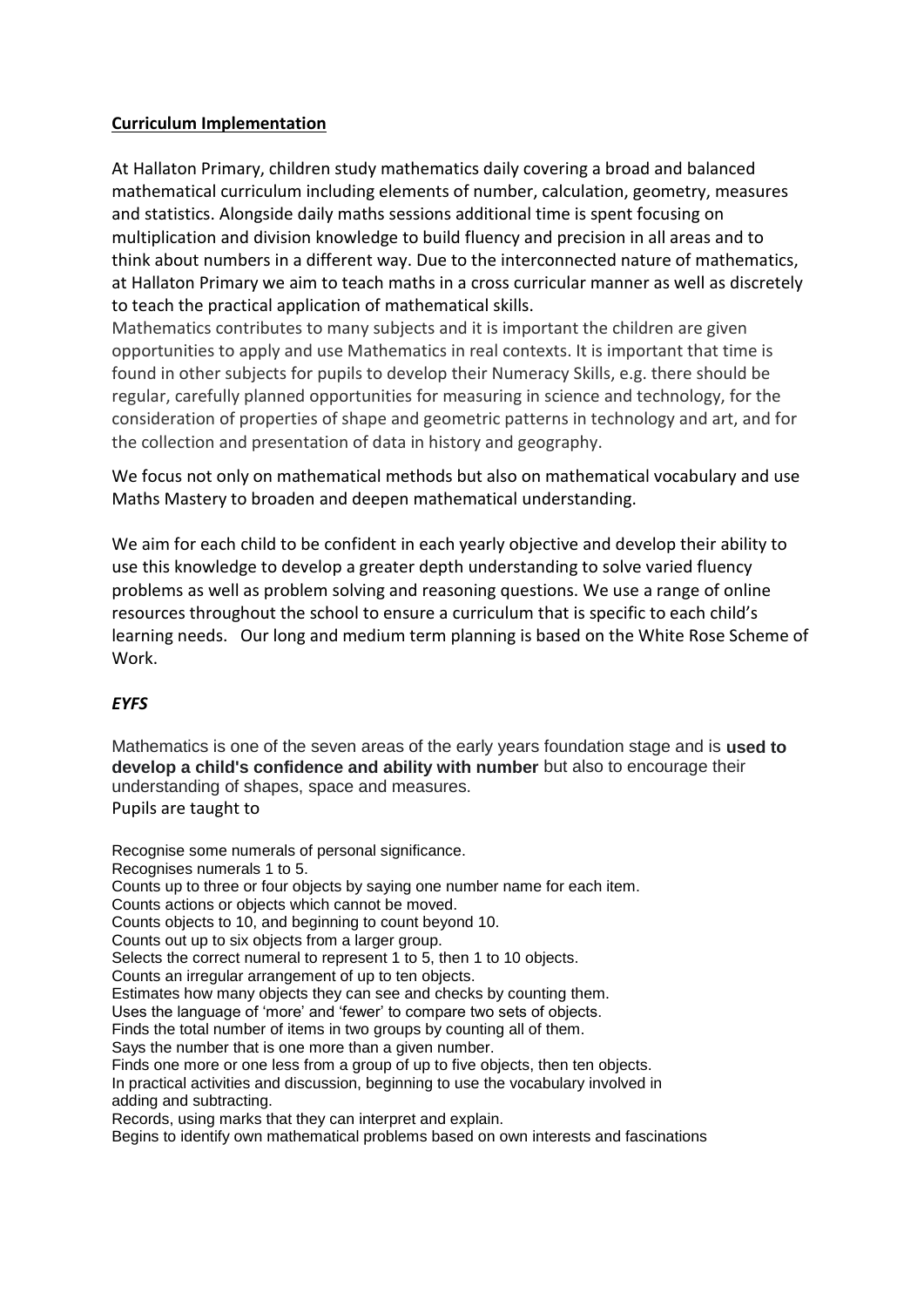#### **Key Stage 1**

The National Curriculum (2014) states that:

The principal focus of mathematics teaching in key stage 1 is to ensure that pupils develop confidence and mental fluency with whole numbers, counting and place value. This should involve working with numerals, words and the four operations, including with practical resources [for example, concrete objects and measuring tools].

At this stage, pupils should develop their ability to recognise, describe, draw, compare and sort different shapes and use the related vocabulary. Teaching should also involve using a range of measures to describe and compare different quantities such as length, mass, capacity/volume, time and money.

By the end of year 2, pupils should know the number bonds to 20 and be precise in using and understanding place value. An emphasis on practice at this early stage will aid fluency.

Pupils should read and spell mathematical vocabulary, at a level consistent with their increasing word reading and spelling knowledge at key stage 1.

#### **Lower Key Stage 2**

The National Curriculum (2014) states that:

The principal focus of mathematics teaching in lower key stage 2 is to ensure that pupils become increasingly fluent with whole numbers and the four operations, including number facts and the concept of place value. This should ensure that pupils develop efficient written and mental methods and perform calculations accurately with increasingly large whole numbers.

At this stage, pupils should develop their ability to solve a range of problems, including with simple fractions and decimal place value. Teaching should also ensure that pupils draw with increasing accuracy and develop mathematical reasoning so they can analyse shapes and their properties, and confidently describe the relationships between them. It should ensure that they can use measuring instruments with accuracy and make connections between measure and number.

By the end of year 4, pupils should have memorised their multiplication tables up to and including the 12-multiplication table and show precision and fluency in their work.

Pupils should read and spell mathematical vocabulary correctly and confidently, using their growing word reading knowledge and their knowledge of spelling.

#### **Upper Key Stage 2**

The National Curriculum (2014) states that:

The principal focus of mathematics teaching in upper key stage 2 is to ensure that pupils extend their understanding of the number system and place value to include larger integers.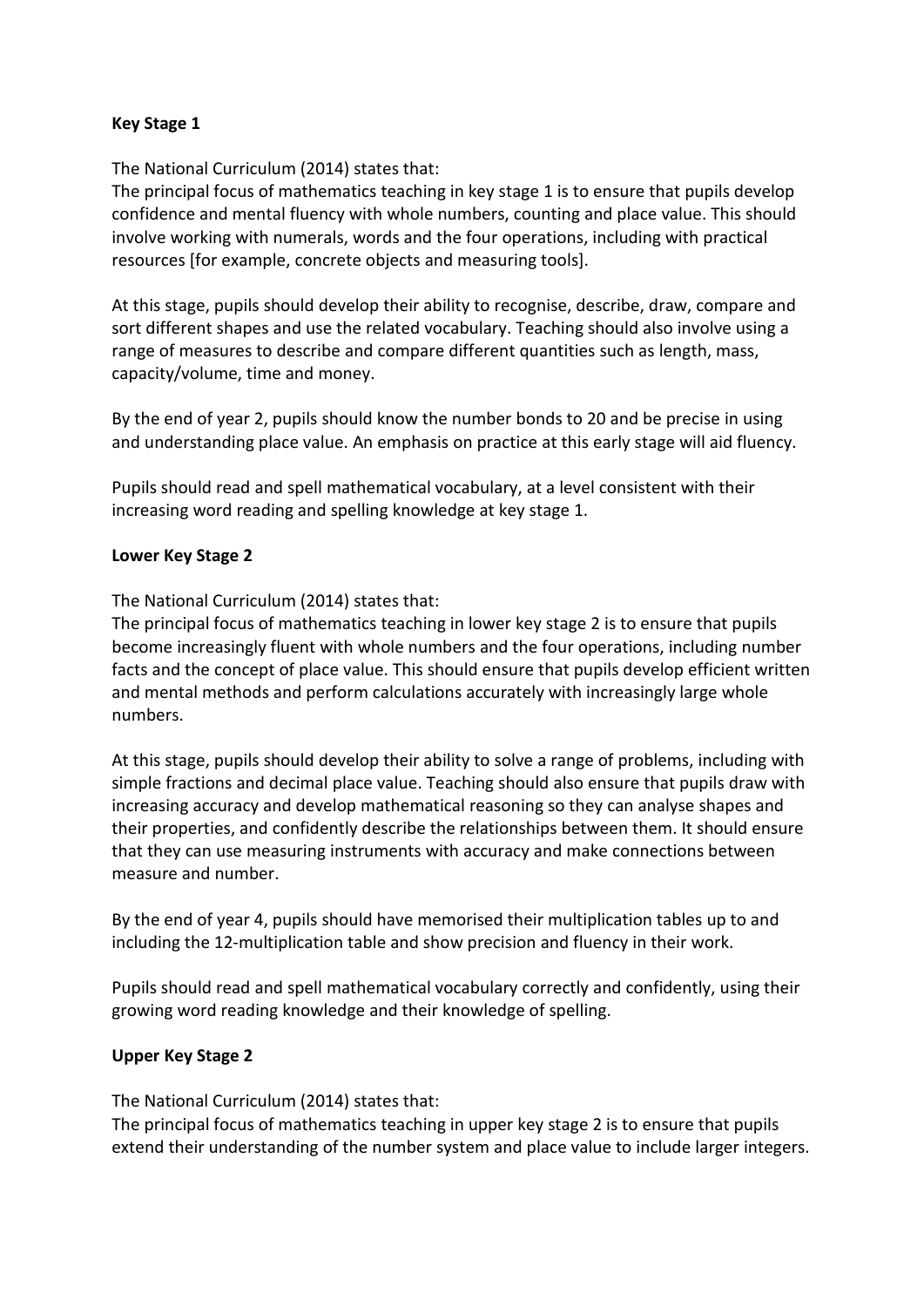This should develop the connections that pupils make between multiplication and division with fractions, decimals, percentages and ratio.

At this stage, pupils should develop their ability to solve a wider range of problems, including increasingly complex properties of numbers and arithmetic, and problems demanding efficient written and mental methods of calculation. With this foundation in arithmetic, pupils are introduced to the language of algebra as a means for solving a variety of problems. Teaching in geometry and measures should consolidate and extend knowledge developed in number. Teaching should also ensure that pupils classify shapes with increasingly complex geometric properties and that they learn the vocabulary they need to describe them.

By the end of year 6, pupils should be fluent in written methods for all four operations, including long multiplication and division, and in working with fractions, decimals and percentages.

Pupils should read, spell and pronounce mathematical vocabulary correctly.

#### **Ways of Working**

Pupils are provided with a variety of opportunities to develop and extend their Mathematical skills, including:

- Group work
- Paired work
- Whole class teaching
- Individual work including 1:1 tuition

Pupils engage in:

- the development of mental strategies
- written methods
- practical work
- investigational work
- problem solving
- mathematical discussion
- consolidation of basic skills and number facts
- maths games

We recognise the importance of establishing a secure foundation in mental calculation and recall of number facts before standard written methods are introduced. We use accurate mathematical vocabulary in our teaching and children are expected to use it in their verbal and written explanations.

We endeavour at all times to set work that is challenging and motivating. Additional opportunities are provided for pupils to further develop mathematical thinking e.g. through cooking, music, and maths investigations and games. Teachers plan problem solving and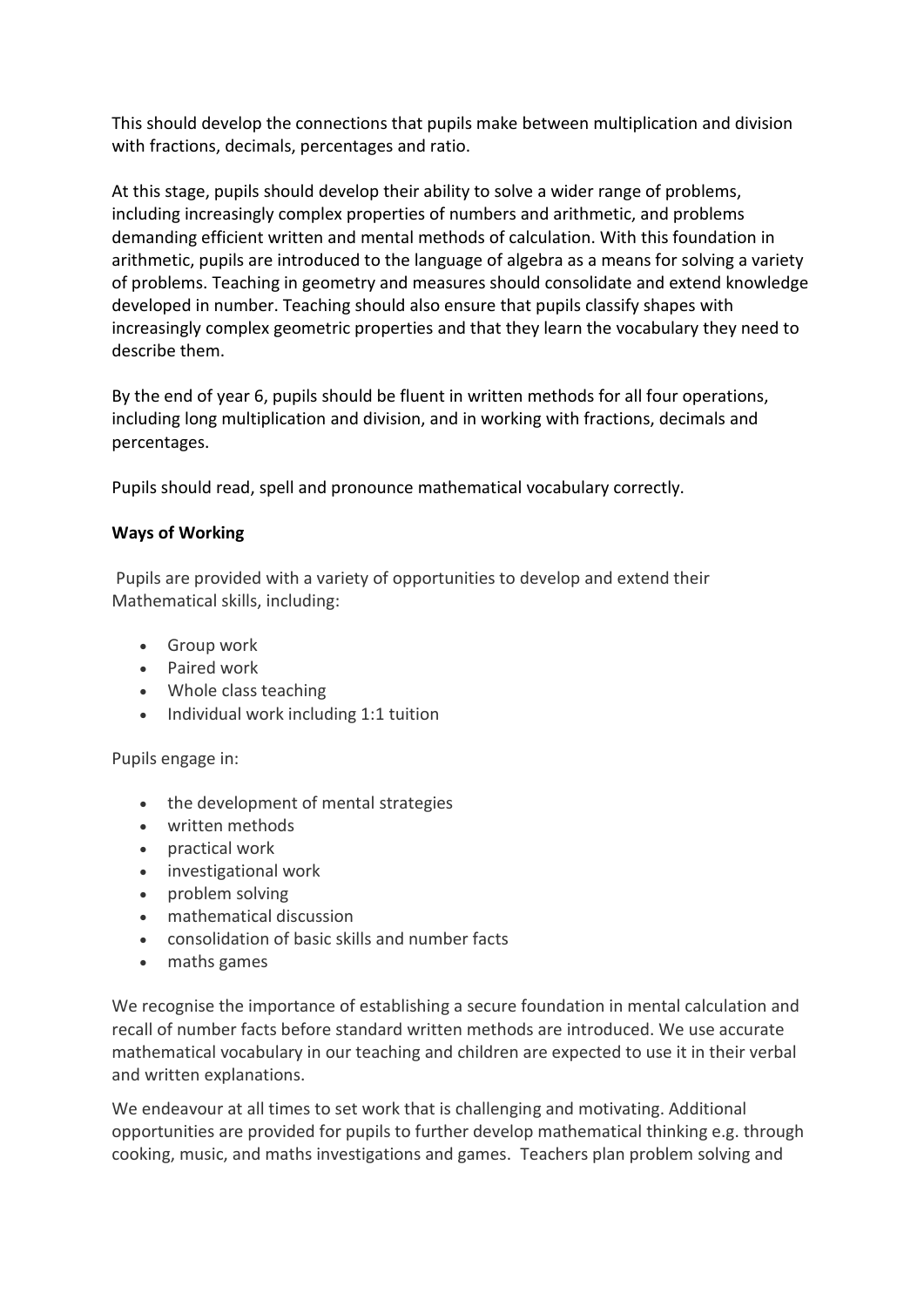investigational activities to ensure that pupils develop the skills of mathematical thinking and enquiry.

To provide adequate time for developing mathematics, maths is taught daily and discretely. Maths lessons may vary in length but will usually last for about 45 minutes in Key Stage 1 and 60 minutes in Key Stage 2.

At Hallaton we believe that if firm foundations are established in key mathematical concepts then children are able to develop a deeper and more cohesive understanding of complex mathematics as they grow.

#### **Teaching Approaches**

Teachers use a range of teaching strategies to engage the children in maths and ensure progress is made by all children within a class; no set formula is used. A typical lesson would include:

- Both teaching input and pupil activities,
- A balance between whole class, guided, grouped and independent work, (groups, pairs and individual work)
- Effectively differentiated activities/objectives and appropriate challenge.

Sometimes the focus for the session is new learning, at other times pupils may be practising, to master the application of a concept they have learned earlier. The focus of the session may vary for different children depending on their learning needs.

At times there may be opportunities to develop skills and understanding of mathematics through additional activities, some of which may take place at home.

Teachers plan learning that is differentiated to meet the needs of all pupils, whether they have a specific learning difficulty in maths or whether they are particularly able.

Teachers endeavour to differentiate learning appropriately for high attaining, middle attaining and low attaining pupils – possibly with individual work for an SEN pupil at one end of the achievement spectrum, to individual work for a gifted pupil at the other.

#### **Curriculum Impact**

Throughout each lesson formative assessment takes place and feedback is given to the children through marking and next step tasks to ensure they are meeting the specific learning objective. Teachers then use this assessment to influence their planning and ensure they are providing a mathematics curriculum that will allow each child to progress. The teaching of maths is also monitored on a termly basis through book scrutiny, learning walks and lesson observations.

Early Years carry out a baseline assessment upon arrival in Four Plus. Continuous assessment is carried out via Tapestry throughout the year and assessed against the ELG at the end of the year.

Each term children from Year 1 and above complete a summative assessment to help them to develop their testing approach and demonstrate their understanding of the topics covered. Both Key Stages use a combination of White Rose tests, previous SATs papers (Year